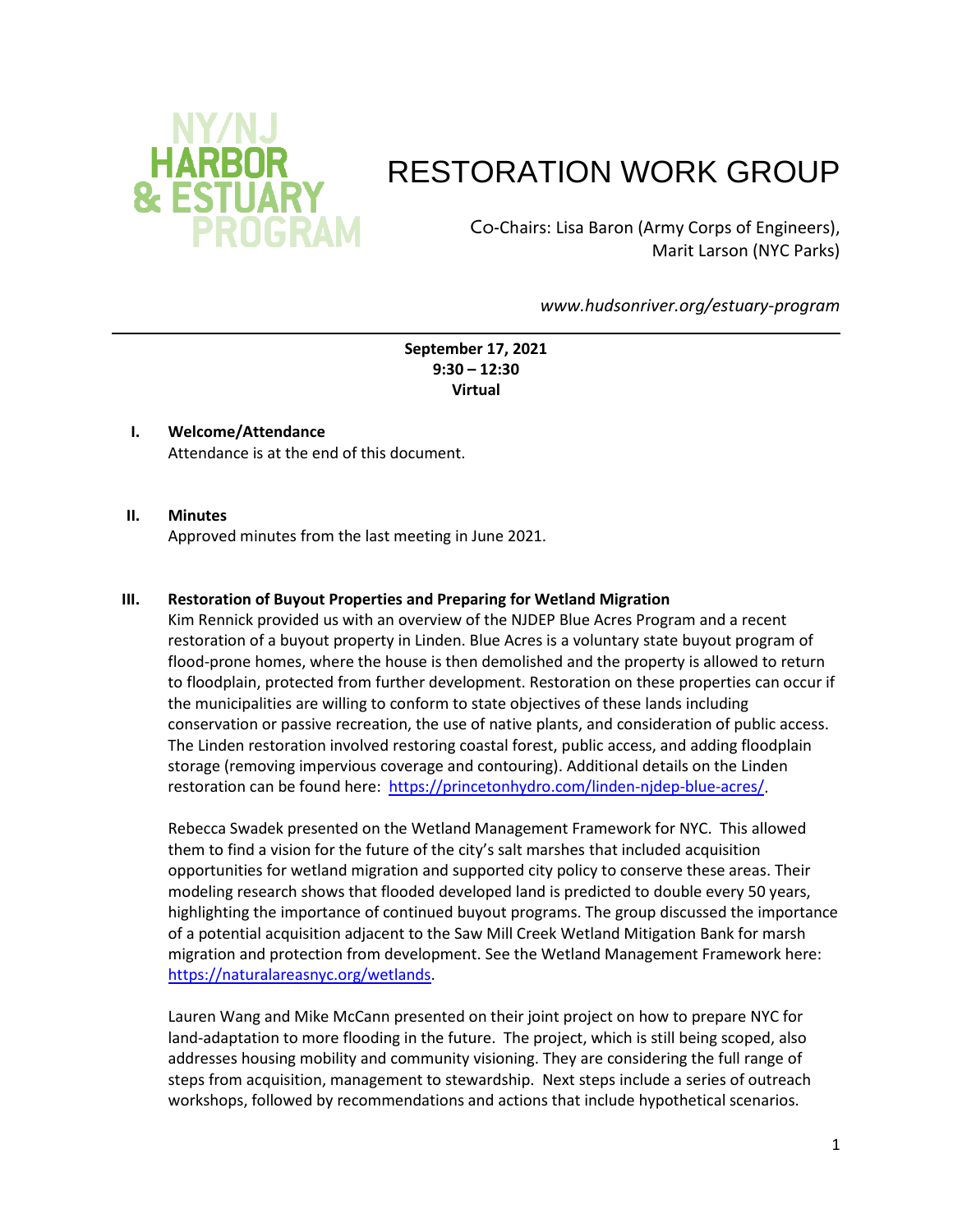Deliverables include policy recommendations to NYC and beyond. The group gave feedback including the importance of altering the wetland regulations, focusing on impervious coverage and the idea of renting buyout properties as an interim measure.

## **IV. Adding habitat value to BPCA resilience plan**

Rob Pirani presented the group with a report that HEP and HRF worked on last year in partnership with Battery Park City Authority (BCPA), Nautilus International and AECOM. BPCA is embarking on an ambitious resiliency plan and were looking to improve the ecological value by adding some enhancements to the shorelines and shallows. HEP convened a team of scientists and created a framework with some opportunities for the different habitat types on the site. The report is available here: [https://www.hudsonriver.org/article/hudson-river-foundation](https://www.hudsonriver.org/article/hudson-river-foundation-publications)[publications.](https://www.hudsonriver.org/article/hudson-river-foundation-publications)

## **V. Beneficial Use of Dredge Material Project List**

Jim Lodge alerted the group that we have slightly formalized the table created my members of the RWG regarding potential restoration sites that could beneficially use dredged materials. This table along with a letter written by Isabelle and Jim on behalf of the RWG will be submitted to the USACE project team for the Harbor Deepening Channel Improvement project. The table is expected to be placed as an appendix in the USACE feasibility study. The letter and table were submitted to the USACE on September 28, 2021.

#### **VI. CRP Restoration Activity Map Update**

Isabelle Stinnette presented the group with the nearly final new Restoration Activity Map following the beta testing effort. Please let Isabelle know if you have any ideas on how to best create a broad distribution in mid-October.

#### **IX. RWG Member Updates**

#### USACE

- A total of \$1.2M was included in the Senate mark-up bill to initiate Pre-construction, Engineering and Design phase for four (actually five) of the 20 HRE projects: Stony Creek Marsh Island (NYCDEP), Oysters at Naval Station Earle (NJDEP), Flushing Creek (NYCDEP) and Bronx Zoo & Dam/Stone Mill Dam (NYC Parks). Design Agreements with non-federal sponsors will be executed once the Final FY22 Budget is enacted.
- The District and NYC Parks continue to prepare designs for Spring Creek North with construction planned in late 2022.
- Spring Creek South/Howard Beach Multi-Purpose Feasibility Study is in the President's FY22 Budget for \$500,000 and will be initiated after execution of a Feasibility Cost Share Agreement with NYSDEC. The District will conduct the feasibility study with NYSDEC and NPS to evaluate solutions for both restoration and coastal storm risk management.
- Liberty State Park restoration designs are currently being updated (with NJDEP) to incorporate 50 acres of active recreation..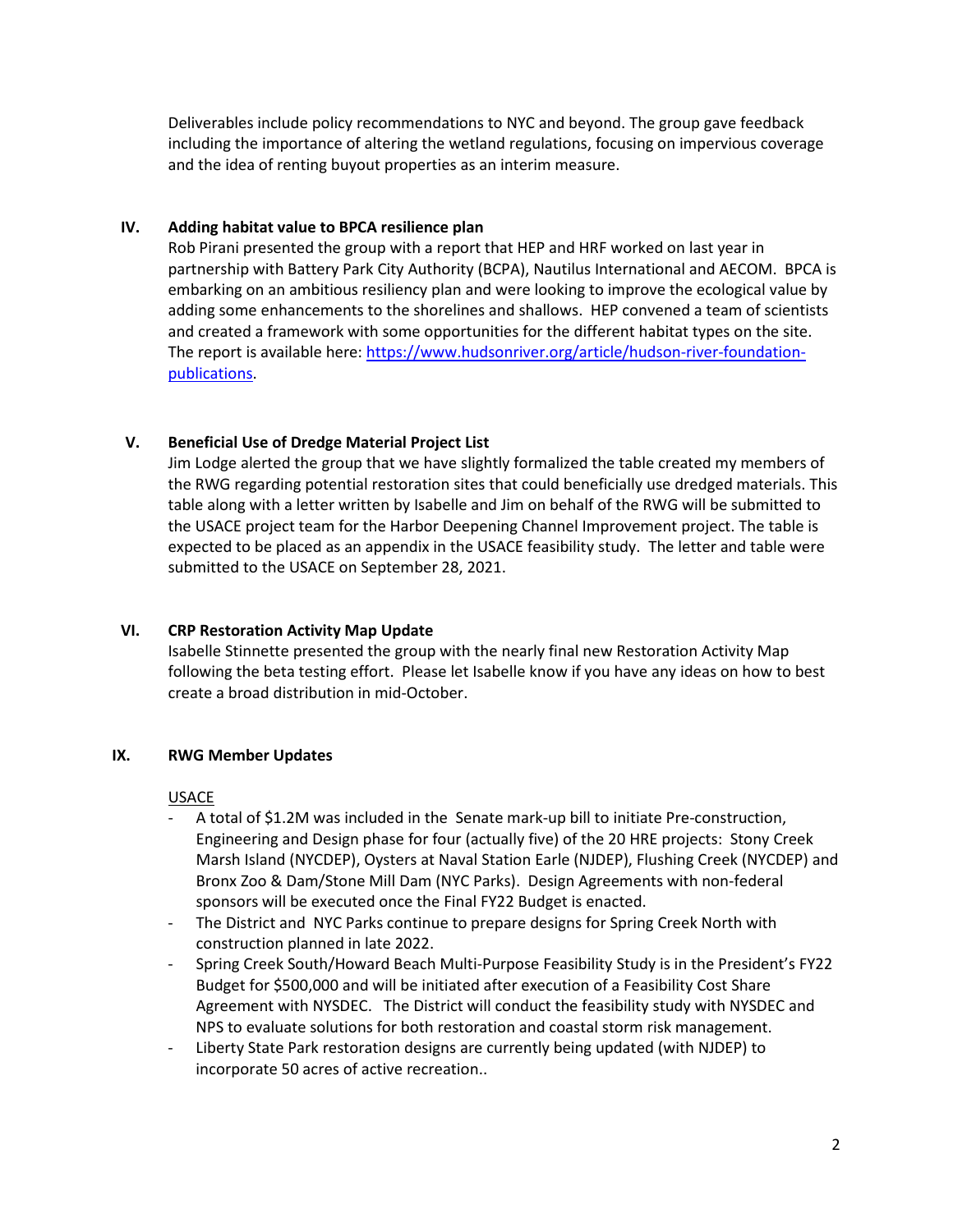Lisa notes that the international NNBF guidelines for Flood Risk Management were made publicly available. Download the report a[t https://ewn.erdc.dren.mil/?page\\_id=4351.](https://ewn.erdc.dren.mil/?page_id=4351)

#### STAC

Judy is giving a webinar at CERF regarding the study with NJDEP on sea level rise on marshes.

NYC Parks

- Parks continuing to do adaptive management with Partners at several sites, including Bayswater, Alley Creek, Saw Mill Creek, Flushing Bay, Soundview Park and Sunset Cover Park had a lot of herbivory last year.
- Parks received funding for a salt marsh restoration and waterfront access at Bolton Point, at the southern point in Castle Hill Neighborhood in the Bronx.
- Parks is continuing to monitor two salt marsh restoration projects, each over 2 acres, at Pugsley Creek and Ferry Point Park in the Bronx.
- Parks is working with EDC on planning for phase 2 of the Saw Mill Creek Wetland mitigation bank.

#### BOP

- They provided 80 gabions and 96 reef balls seeded with oysters to Hudson River Park Trust for their shallow water restoration project.
- They installed 7 million additional oysters at Soundview at the end of this season.

#### NYCDEP

They are progressing in the discussions with NYSDEC on the Jamaica Bay Long-Term Control Plan that includes marsh island restoration and the use of ribbed mussels for water quality improvement.

#### NYCDEC

- Susan has been promoted to the Natural Resources Supervisor Position at DEC Region 2 office and is for the time being still operating as the Marine Program Manager.
- They are still working with Albany on the potential acquisition of the Sharrots Shoreline Addition site on Staten Island. That property is having a major erosional issue due to stormwater.

## NOAA

- They were finally able to claim some NRD funds totaling  $\sim$  \$800,000 from the 1991 Exxon Bayway settlement, which can now be put to use for restoration in the Arthur Kill.
- The Passaic River Superfund site now has a draft restoration plan for a new park along the banks. It is unclear if they will be able to add some shoreline habitat restoration. One responsible party has stepped up.
- Carl is still working on natural resources damage assessment on the Gowanus and Newtown Creek.
- The Cornell Dublier damages fund has 28 million dollars, and growing, to spend on the 11 restoration projects identified. They hope to have the final restoration plan available for the public shortly.
- Carl also reminds the group that the Senate has passed the Infrastructure Bill so we may have a great influx of money that is going to need ready projects as the government expects you to be able to spend the money within 18 months.